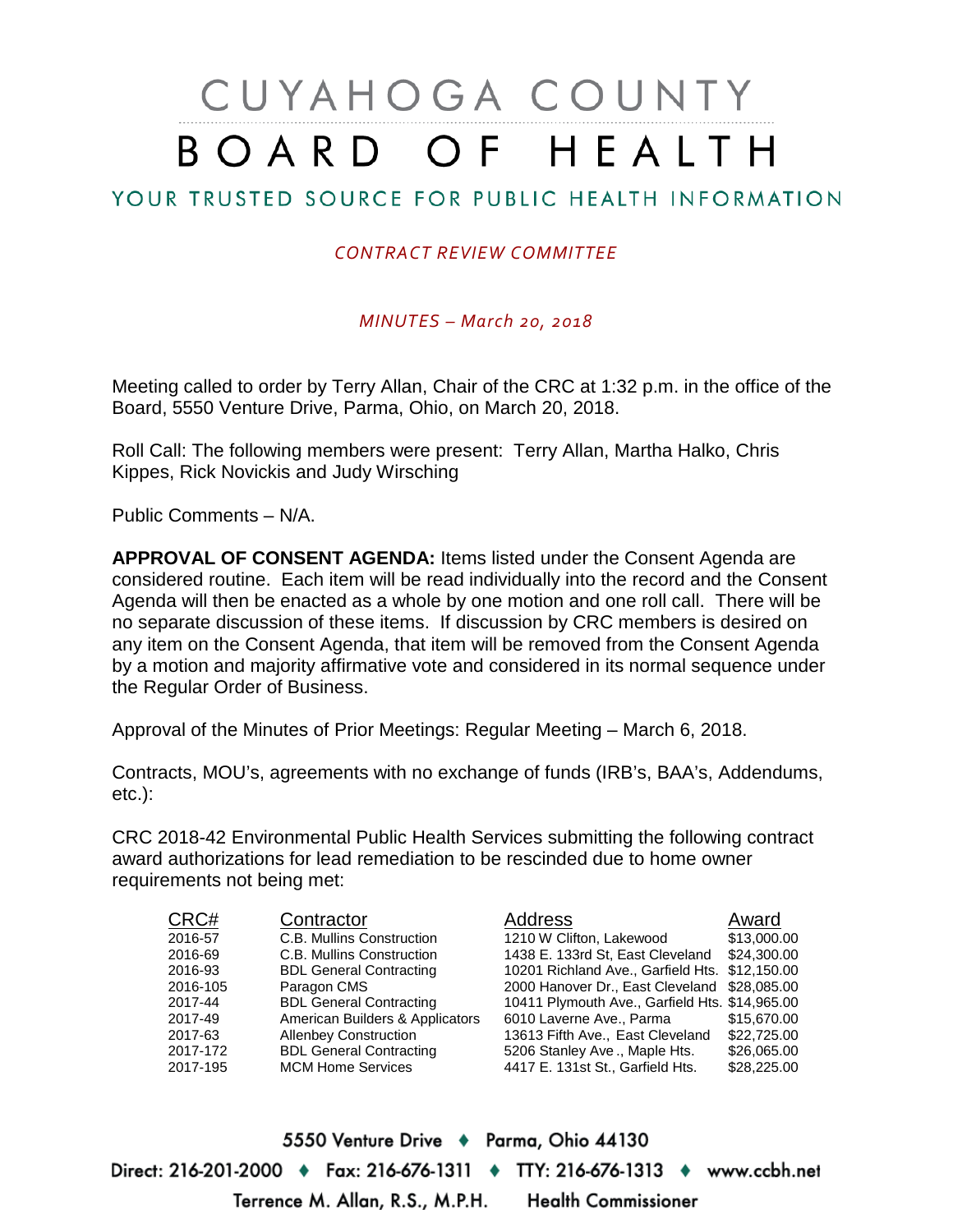| 2017-202 | American Builders & Applicators |
|----------|---------------------------------|
| 2017-207 | <b>Allenbey Construction</b>    |

1853 Alvason Rd., East Cleveland \$30,350.00 1844 Farmington, East Cleveland \$24,050.00

CRC 2018-43 Prevention and Wellness Services submitting an addendum to the contract with the Cuyahoga County Office of Early Childhood to administer the Cuyahoga County Child Fatality Review (CFR) program (Resolution 2017-149) to revise the insurance section of the contract. Term and amount to be received to remain the same.

CRC 2018-44 Prevention and Wellness Services submitting an addendum to the contract with CommonHealth ACTION under the Saint Luke's Foundation grant (CRC 2018-4) to extend the end of the contract term from March 31, 2018 to July 31, 2018. Amount to be paid to remain the same.

It was moved by Chris Kippes, seconded by Rick Novickis, that the consent agenda, including the minutes of the March 6, 2018 Regular CRC meeting be approved.

The Secretary called the roll:

Ayes: Terry Allan, Martha Halko, Chris Kippes, Rick Novickis and Judy Wirsching

#### **CONTRACTS AND AWARDS:**

Tabled Items

None

New Items For Review

Bid/Quote Openings ≥ \$25,000.00

None

Bid/Quote Openings < \$25,000.00

None

Expenditures: Contracts up to \$25,000.00

It was moved by Martha Halko, seconded by Judy Wirsching that the contract (CRC 2018-45) with The MetroHealth System under the ODH 2018 Injury Prevention grant from January 1, 2018 through December 31, 2018 in the amount of \$18,500.00 be approved.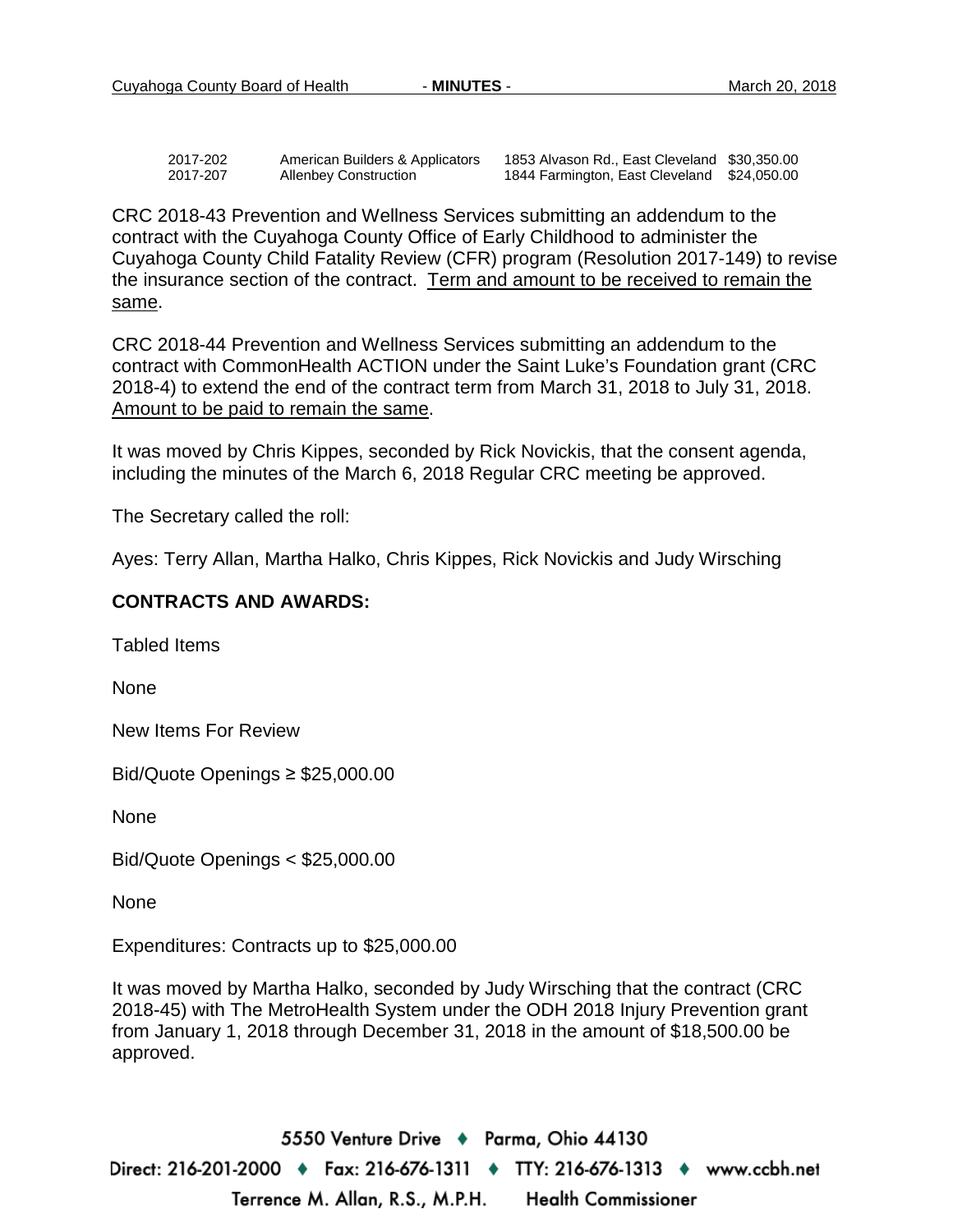Presented by: April Vince

Purpose: To collaborate with The MetroHealth System to increase education to physicians on prescribing opioids and to continue to build on Project DAWN.

Funding Source: 100% reimbursable through the FY 2018 ODH Injury Prevention grant.

The Secretary called the roll:

Ayes: Terry Allan, Martha Halko, Chris Kippes, Rick Novickis and Judy Wirsching

It was moved by Rick Novickis, seconded by Chris Kippes that the contract (CRC 2018- 46) with Heidi Gullet, MD under the Reproductive Health and Wellness (RHW) grant from April 1, 2018 through March 31, 2019 in the amount of \$1,200.00 be approved:

Presented by: Judy Wirsching

Purpose: To serve as Medical Director in the CCBH Family Planning Clinic.

Funding Source: 100% reimbursable through the FY2019 RHW grant.

The Secretary called the roll:

Ayes: Terry Allan, Martha Halko, Chris Kippes, Rick Novickis and Judy Wirsching

It was moved by Terry Allan, seconded by Martha Halko that the contract (CRC 2018- 47) with Alyssa Sherer under the Women in Recovery grant from April 1, 2018 through March 31, 2019 in the amount of \$4,000.00 be approved:

Presented by: Judy Wirsching

Purpose: To serve as Nurse Practitioner in the CCBH Family Planning Clinic.

Funding Source: 100% reimbursable through the FY2019 Women in Recovery grant.

The Secretary called the roll:

Ayes: Terry Allan, Martha Halko, Chris Kippes, Rick Novickis and Judy Wirsching

It was moved by Judy Wirsching, seconded by Chris Kippes that the contract (CRC 2018-48) with Northeast Ohio Alliance for Hope (NOAH) under the Creating Healthy Communities (CHC) grant from January 1, 2018 through December 31, 2018 in the amount of \$14,000.00 be approved: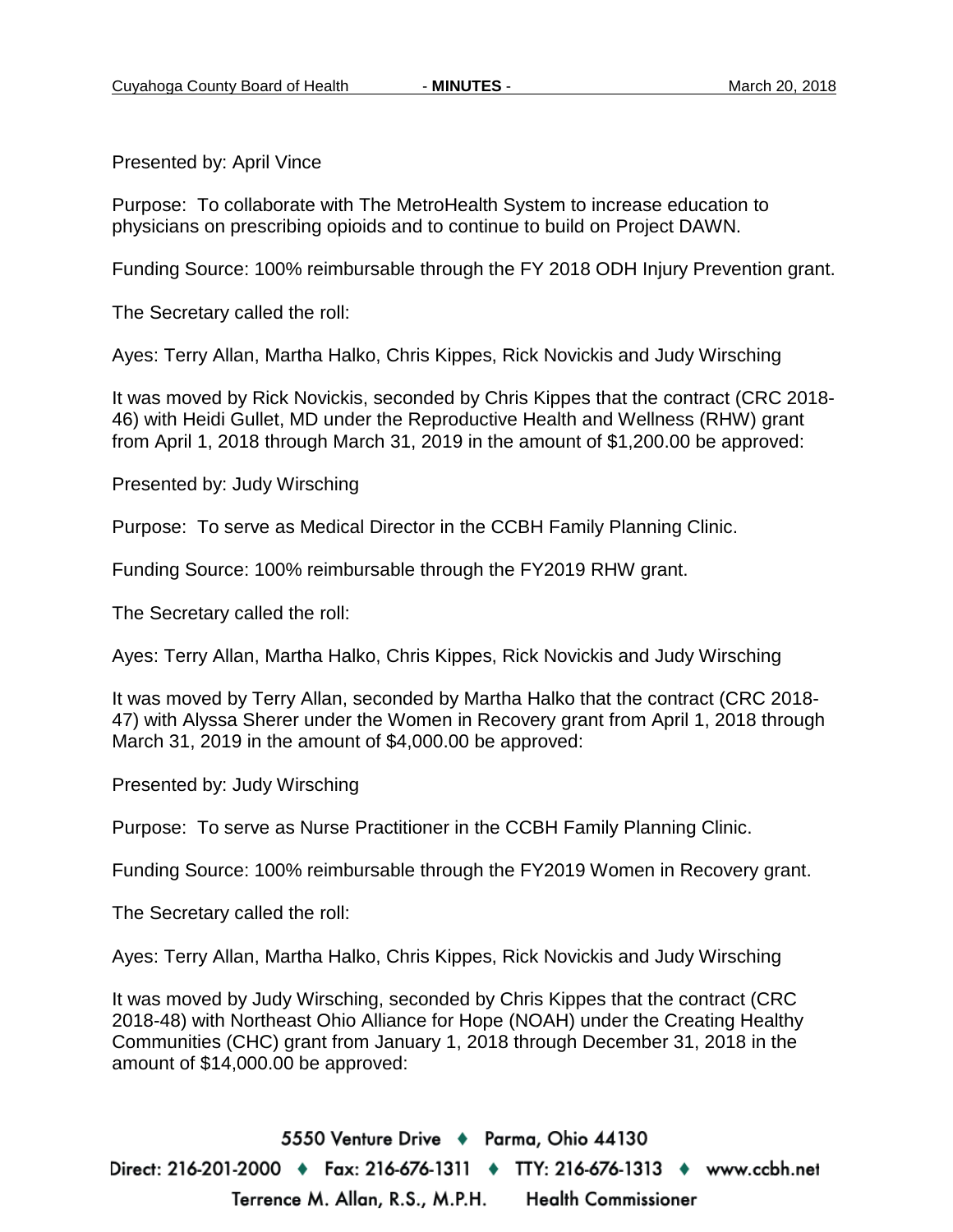Presented by: Roger Sikes

Purpose: To organize East Cleveland youth and residents to seek feedback and implement priority park improvements.

Funding Source: 100% reimbursable through the FY2018 ODH CHC grant.

The Secretary called the roll:

Ayes: Terry Allan, Martha Halko, Chris Kippes, Rick Novickis and Judy Wirsching

It was moved by Martha Halko, seconded by Rick Novickis that the contract (CRC 2018- 49) with Cleveland Rape Crisis Center under the Prevent Premature Fatherhood (PPF) grant from April 1, 2018 through December 31, 2018 in the amount of \$5,400.00 be approved:

Presented by: Maurice Cole

Purpose: To provide youth group facilitation on the topics of healthy relationships, consent and role of gender.

Funding Source: 100% reimbursable through the FY2018 PPF grant.

The Secretary called the roll:

Ayes: Terry Allan, Martha Halko, Chris Kippes, Rick Novickis and Judy Wirsching

It was moved by Terry Allan, seconded by Judy Wirsching that the following contracts (CRC 2018-50) under the HRSA Ryan White Part A grant from March 1, 2018 through February 28, 2019. Amount to be paid to each contractor is not to exceed the amount listed below:

| <b>Direct Service:</b>                    |             |
|-------------------------------------------|-------------|
| <b>AIDS Healthcare Foundation</b>         | \$7,200.00  |
| <b>Family Planning Services of Lorain</b> | \$3,310.00  |
| <b>Near West Side Multi Service</b>       | \$3,442.00  |
| Administrative:                           |             |
| Tech-Logix Systems, Inc.                  | \$10,000.00 |
|                                           |             |

Presented by: Melissa Rodrigo

Purpose: Direct Service: To provide services to low-income, uninsured and underinsured HIV positive persons. Administrative: To provide technical support for CAREWare in administrative and clinical quality management aspects of the system.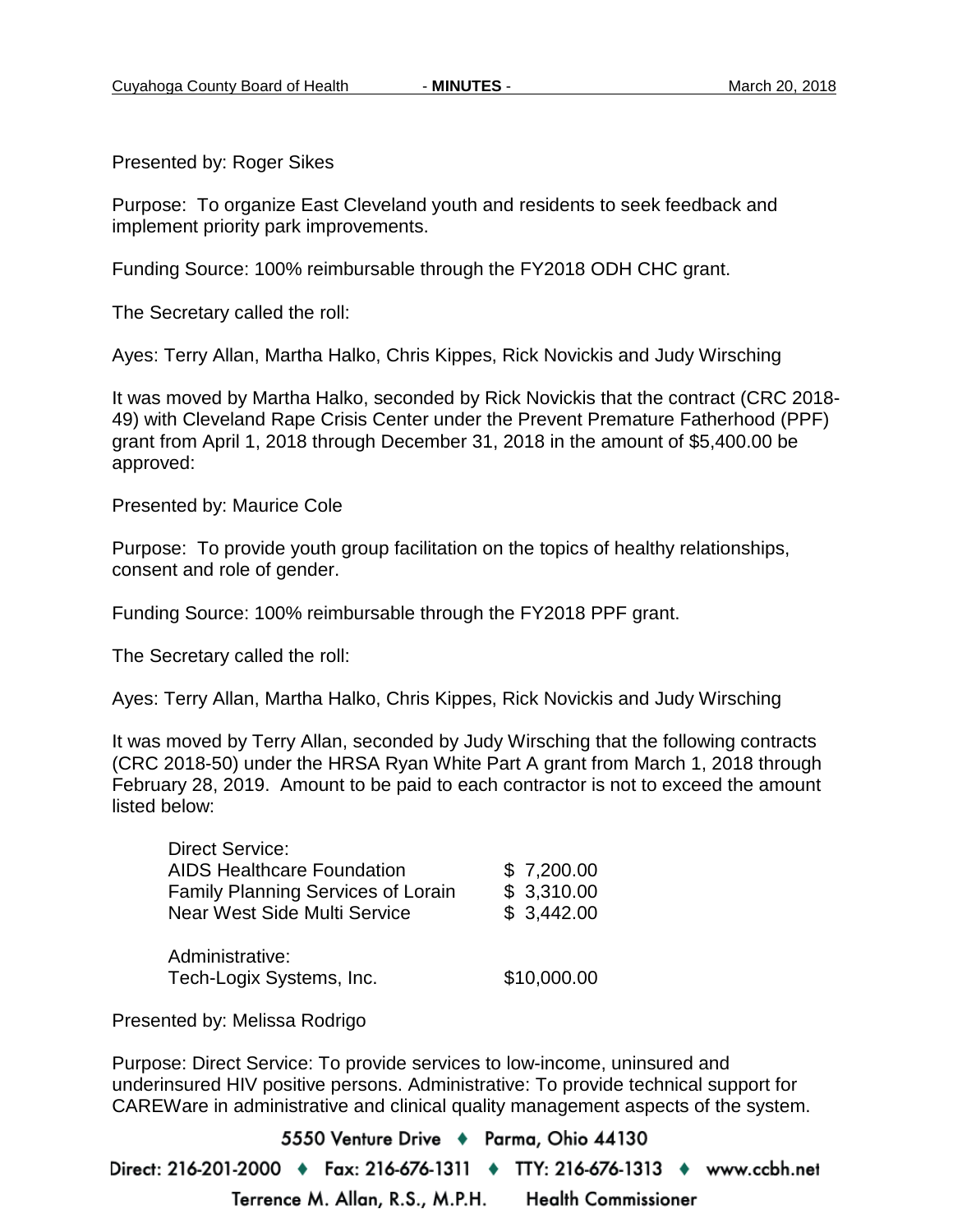Funding Source: 100% reimbursable through the FY2018 ODH Ryan White Part A grant.

The Secretary called the roll:

Ayes: Terry Allan, Martha Halko, Chris Kippes, Rick Novickis and Judy Wirsching

It was moved by Chris Kippes, seconded by Rick Novickis that the contract (CRC 2018- 51) with Dobbs Landscaping & Plowing, LLC for landscaping services from April 1, 2018 through November 30, 2020 be approved. Amount to be paid to Dobbs Landscaping & Plowing, LLC is not to exceed \$4,710.00 per year for basic services. Any additional ancillary services provided will be billed for according to the rates outlined in Exhibit A of the agreement.

Presented by: Rebecca Burke

Purpose: To provide landscaping maintenance services and any requested ancillary services to CCBH for the term of the contract.

Funding Source: 100% funded through CCBH General Revenue.

The Secretary called the roll:

Ayes: Terry Allan, Martha Halko, Chris Kippes, Rick Novickis; Judy Wirsching abstained due participating in the quote evaluation.

Revenue Generating Agreements up to \$25,000.00

None

Contract Rescissions

None

Other Business

Public Comment – N/A.

Thereupon, it was moved by Rick Novickis, seconded by Judy Wirsching, that the following Motion be adopted:

BE IT RESOLVED that the meeting be adjourned at 1:57 p.m.